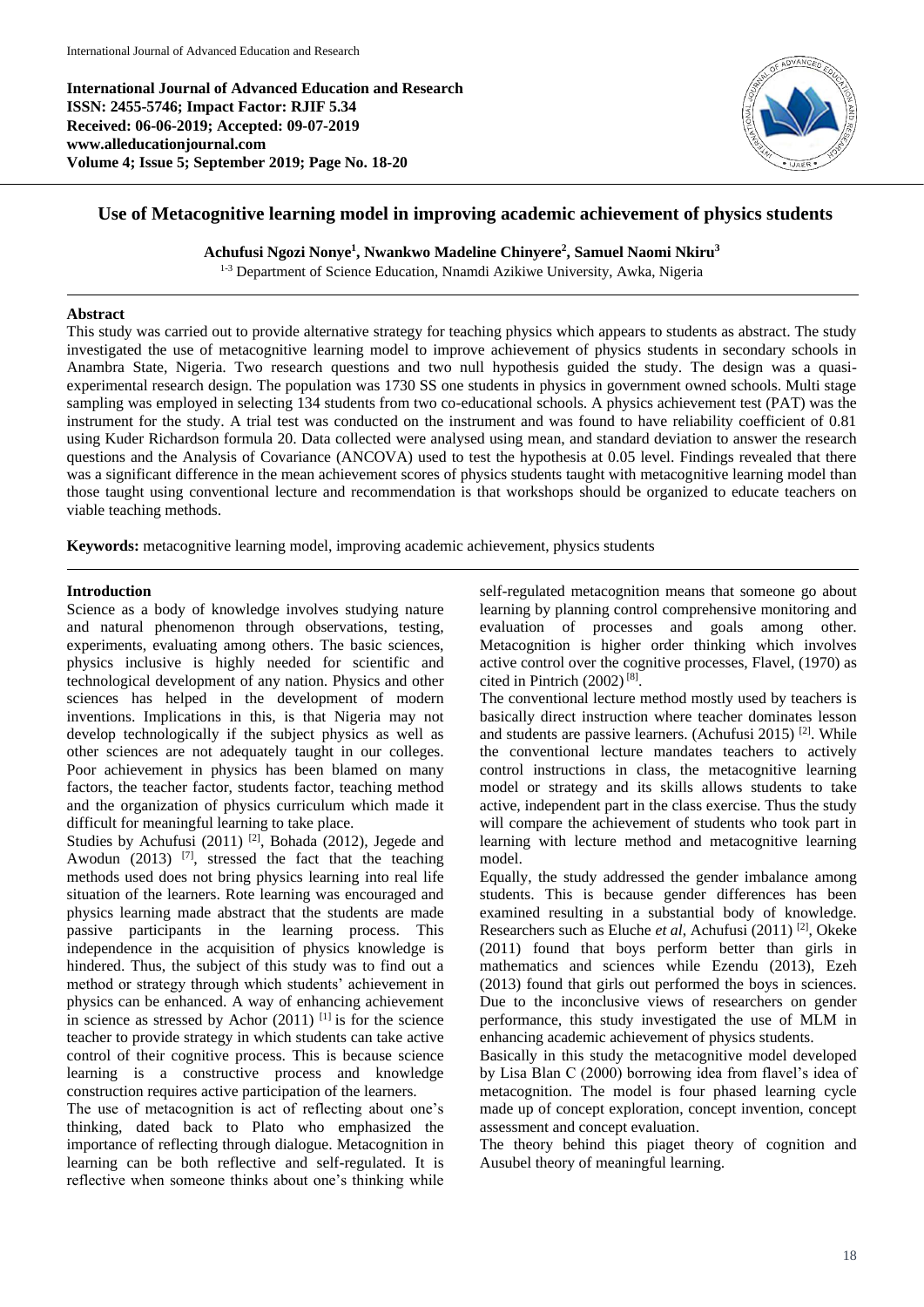#### **Research Questions**

- What are the mean achievement scores of physics students taught physics with metacognitive learning model (MLM) and those taught with conventional lecture method (CLM)
- What are the mean achievement scores of male and female students taught physics with MLM.

# **Hypotheses**

- There is no significant difference in the mean achievement scores of physics students taught with metacognitive learning model and that of those taught with the conventional lecture method (MLM)
- There is no significant difference in the mean achievement scores of male and female physics students taught physics with MLM.

#### **Methods & Materials**

The design used for the study is quasi-experimental, for specifics, the non-randomized pre-test control group design. This design according to Nworgu (2015) is used to estimate the causal impact of an intervention on its target population without random assignment. This design is chosen because it involved selecting group, upon which a variable is tested without any random pre-selection processes. The independent variable was the metacognitive learning model (MLM), while the independent variable was physics achievement. The figure represents this

|    |                 |         |                | Group Pretest Treatment Post-Test $C =$ Control gp |
|----|-----------------|---------|----------------|----------------------------------------------------|
| Н. | () <sub>1</sub> | $X_1$   |                | $0_2$ E= Expt gp                                   |
| O  | $()_1$          | $X_{2}$ | 0 <sub>2</sub> | $01$ = pre test                                    |
|    |                 |         |                | $X =$ group treatment                              |

## **Area**

The area of the study is Anambra State. This state comprised of six education zones, 21 local government areas and 261 schools (PPSC Commission 2019). It is located in Southern East geopolitical zone of Nigeria. Various state and federal universities are in the state and a mixed breed of public and private workers hence the study will benefit a lot of people both students, teachers, workers and researchers.

## **Sample and Sampling Technique**

A multi-stage sampling technique was used. Firstly, simple random sampling by lucky dio was used in selecting 2 out of 6 education zones in the area. Secondly, purposive sampling was used to select 4 co-educational schools in the two zones. Third, simple random sampling (Balloting without replacement) was used to select 2 schools, one placed into control and the other, experimental group.

#### **Instrument**

Instruments for data collection was a physics Achievement test consisting of 25 questions selected from past standardized SSCE examination questions. Although the questions are standardized, they were given to three experts in measurement and evaluation to establish the face and content validity with a table specification. After, it was given to 30 students outside study area to answer. The reliability of the instrument was established using Kuder Richardson formula (KR-20) and a value of 0.81 was gotten as the reliability coefficient.

The physics achievement test was administered as pretest to both the experimental and control groups in the 2 schools before treatment. The regular physics teachers in the schools were trained for two weeks as research assistants. They helped in the research by teaching group A with the metacognitive model and group B with conventional lecture method under the researcher's guidance. After the teaching (treatment) exercise a post test was given to the students (Reshuffled pretest). The data collected were analyzed using mean. They hypotheses were tested at 0.05 significant level using analysis of covariance (ANCOVA). The ANCOVA was used to take care of the initial group difference that existed due to non-randomization of the participants used for the research.

#### **Result**

Results are presented and analyzed as follows:

Research question I: What are the mean achievement scores of physics students taught with metacognitive teaching model (MTM) and those taught with lecture method (LM)?

**Table 1:** Mean and mean gain scores of students on (MTM) method

| <b>Student</b> | N <sub>0</sub> | <b>Pretest</b> | Post test | Mean gain |
|----------------|----------------|----------------|-----------|-----------|
| MTM            | 70             | 43.41          | 64.56     | 21.15     |
| CLM            | 64             | 36.43          | 46.95     | 10.52     |

Table 1: showed that students taught with MTM had a mean value of 43.41 and a mean gain of 21.15 in contrast to the (CLM) group with a mean of 36.43 and mean gain of 10.52. This showed that the metacognitive learning model had effect on the achievement of physics students.

Research question 2: what are the mean achievement scores of male and female physics students taught with metacognitive leaning model?

**Table 2:** Mean and mean gain scores of male and female students taught with metacognitive learning model (MLM) N=70.

| Gender | N  | <b>Pretest</b> | Post test | Mean gain |
|--------|----|----------------|-----------|-----------|
| Male   | 39 | 45.96          | 66.97     | 21.01     |
| Female | 31 | 38.98          | 60.15     |           |

Table 2: shows that male physics students taught with MTM had mean post test of 66.97 while female students had 60.15. the mean gain of 21.17 and 21.01 respectively.

Hypothesis I: There is no significant difference in the mean achievement scores of physics students taught with metacognitive leaning model (MLM) and those taught with lecture method (CLM).

#### **Dependent variable: Posttest**

**Table 3:** Analysis of Covariance on effect of method on the achievement of students in physics

| <b>Source</b>          | <b>Type III Sum</b><br>of squares | Df             | <b>Mean of</b><br><b>Square</b> | F     | Sig  |
|------------------------|-----------------------------------|----------------|---------------------------------|-------|------|
| Corrected model        | 41960.45 <sup>a</sup>             | $\mathfrak{D}$ | 20980.23 384.04 .000            |       |      |
| Intercept              | 5187.97                           |                | 5187.97                         | 9496  | .000 |
| Pretest                | 31100.16                          |                | 31100.16 569.28                 |       |      |
| Method                 | 3910.77                           |                | 3910.77                         | 71.59 | .000 |
| Error                  | 7121.09                           | 132            | 54.63                           |       |      |
| Total                  | 491017                            | 134            |                                 |       |      |
| <b>Corrected Model</b> | 49172.54                          | 133            |                                 |       |      |